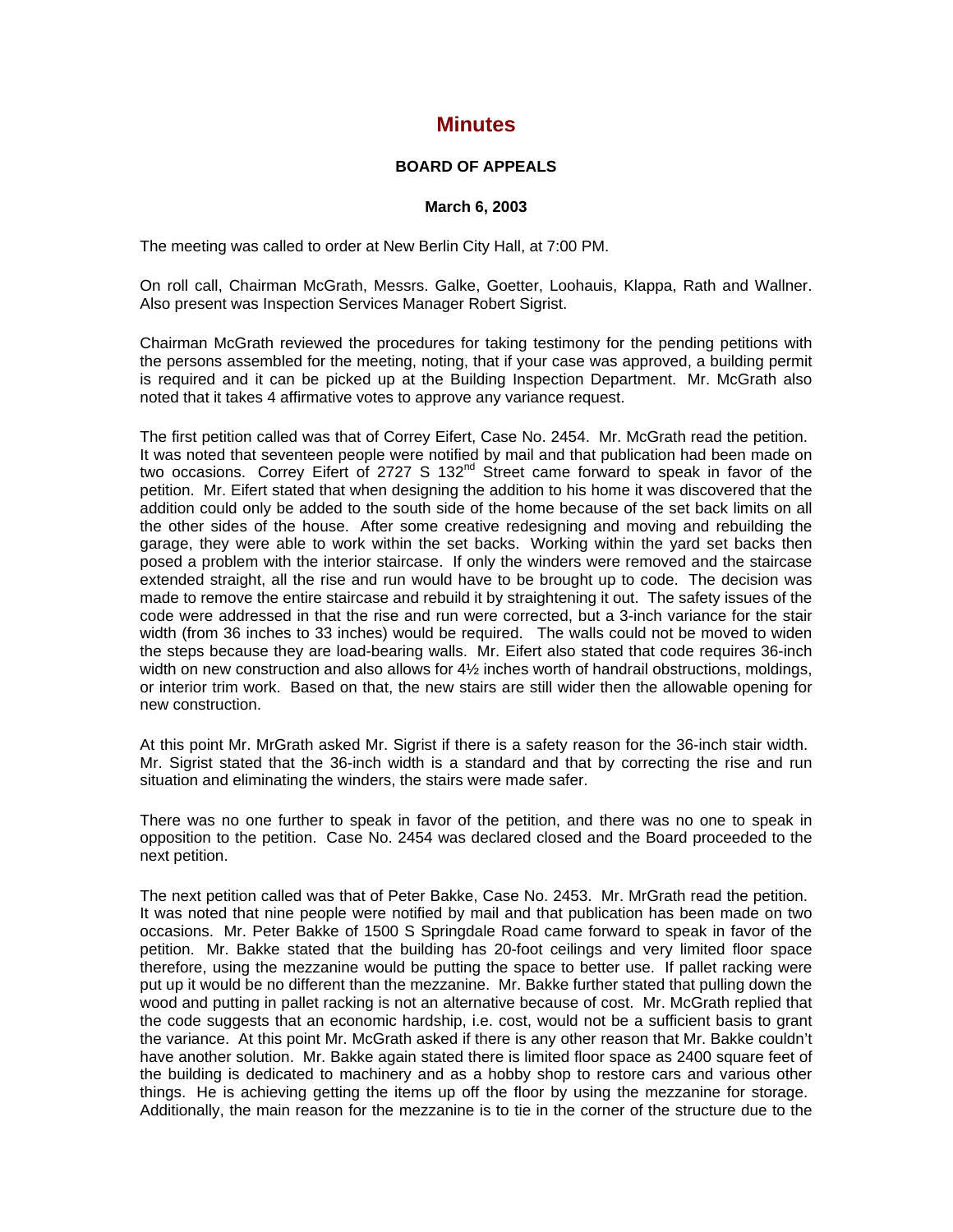fact that there was a foundation failure. A new foundation has been poured. The walls are 20 foot high and they started to buckle at the mid-span. A wall was built down the middle of the building upon the engineer's recommendation to tie it in. Currently the mezzanine consists of Ijoists with 200 square feet of the I-joists being covered with plywood and being used for storage. Mr. MrGrath then asked if the mezzanine was put in at the same time the building was built. Mr. Bakke said yes. Mr. McGrath then asked if he knew at that time that he was exceeding the square footage allowed in the code. Mr. Bakke said no because he never even thought of it as square footage. When the inspector came in he saw the mezzanine and brought it to Mr. Bakke's attention.

At this point Mr. McGrath asked Mr. Bakke what the hardship would be if the variance were not granted. Mr. Bakke stated that there would be no way to tie the corner in and that he would have to take the I-joists down. This could be a huge hardship if there are more problems with the foundation. At this time there is no reason to believe there would be more problems, but with the circumstances he would like to take every precaution that he can. Mr. Bakke then stated that if someone has another suggestion that fits in his budget he is open to it.

Further discussion continued with regard to removal of the I-joists and the need to go back to the engineer to redraw the plan that show the I-joists as structural support.

Mr. MrGrath read a letter of opposition for the variance into the record. The letter was from an adjoining neighbor and expressed concern that the Petitioner is setting up the building for his construction business.

There was no one further to speak in favor of the petition, and there was no one to speak in opposition to the petition. Case No. 2453 was declared closed and the Board proceeded to the next petition.

The next item was a Communication from Gregory W. Kessler, Director of Community Development for the City of New Berlin. The communication is a request from the Department of Community Development for an extension to the variance granted on April 4, 2002, Case No. 2423, to the Star of Bethlehem Evangelical Lutheran Church located at 3700 S. Casper Drive.

The project has been put in limbo due to the new requirements on stormwater retention by the Milwaukee Metropolitan Sewer District. Because of this the church had to come up with either a total change in the design of the structure and site plan or they can possibly buy into part of the stormwater retention basin system that will be going into Malone Park some time in the next year to eighteen months. So through no fault of their own they have not been able to go ahead with their plans and start construction within the one year time frame of the Board of Appeals approval of the variance that was granted to them on April 4, 2002.

At this point Mr. McGrath declared the evidentiary portion of the meeting completed, and the Board made the following decisions.

The first petition considered by the Board was that of Mr. Correy Eifert, Case No. 2454. Mr. Loohauis made a motion to grant the petition, and, Mr. Goetter seconded the motion. All members voted in favor of granting the petition.

The next petition considered by the Board was that of Mr. Peter Bakke, Case No. 2453. Mr. Goetter made a motion to grant the petition, and, Mr. Galke seconded the motion. Mr. McGrath, Mr. Klappa, Mr. Loohauis, Mr. Rath, and Mr. Wallner voted to deny the petition. Mr. Goetter abstained and Mr. Galke voted to grant the petition. The petition for a variance was denied by a four to one vote.

The next petition considered by the Board was the communication from Mr. Gregory Kessler, Department of Community Development, City of New Berlin, in regards to Case No. 2423. Mr.